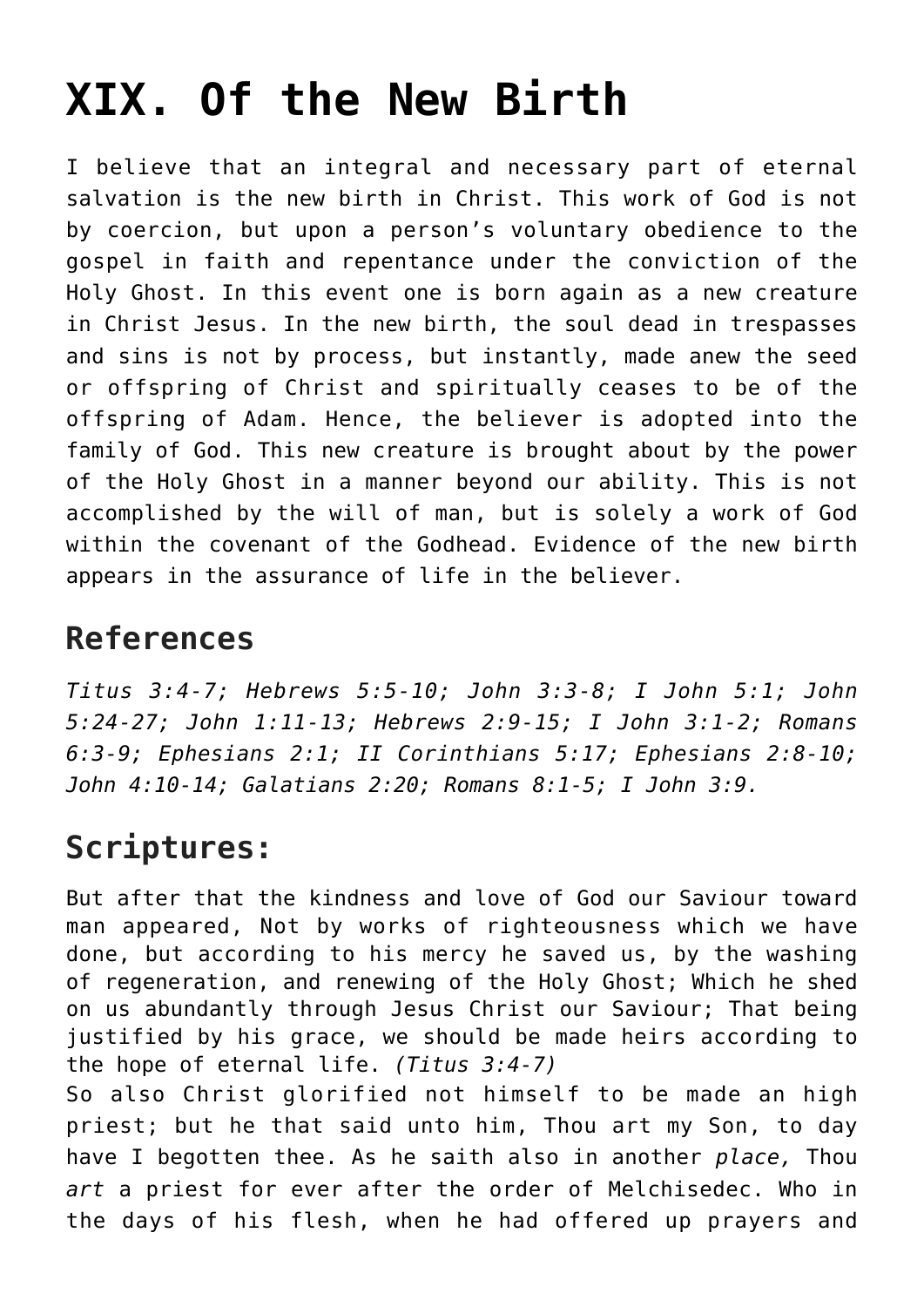supplications with strong crying and tears unto him that was able to save him from death, and was heard in that he feared; Though he were a Son, yet learned he obedience by the things which he suffered; And being made perfect, he became the author of eternal salvation unto all them that obey him; Called of God an high priest after the order of Melchisedec. *(Hebrews 5:5-10)*

Jesus answered and said unto him, Verily, verily, I say unto thee, Except a man be born again, he cannot see the kingdom of God. Nicodemus saith unto him, How can a man be born when he is old? can he enter the second time into his mother's womb, and be born? Jesus answered, Verily, verily, I say unto thee, Except a man be born of water and *of* the Spirit, he cannot enter into the kingdom of God. That which is born of the flesh is flesh; and that which is born of the Spirit is spirit. Marvel not that I said unto thee, Ye must be born again. The wind bloweth where it listeth, and thou hearest the sound thereof, but canst not tell whence it cometh, and whither it goeth: so is every one that is born of the Spirit. *(John 3:3-8)*

Whosoever believeth that Jesus is the Christ is born of God: and every one that loveth him that begat loveth him also that is begotten of him. *(I John 5:1)*

Verily, verily, I say unto you, He that heareth my word, and believeth on him that sent me, hath everlasting life, and shall not come into condemnation; but is passed from death unto life. Verily, verily, I say unto you, The hour is coming, and now is, when the dead shall hear the voice of the Son of God: and they that hear shall live. For as the Father hath life in himself; so hath he given to the Son to have life in himself; And hath given him authority to execute judgment also, because he is the Son of man. *(John 5:24-27)*

He came unto his own, and his own received him not. But as many as received him, to them gave he power to become the sons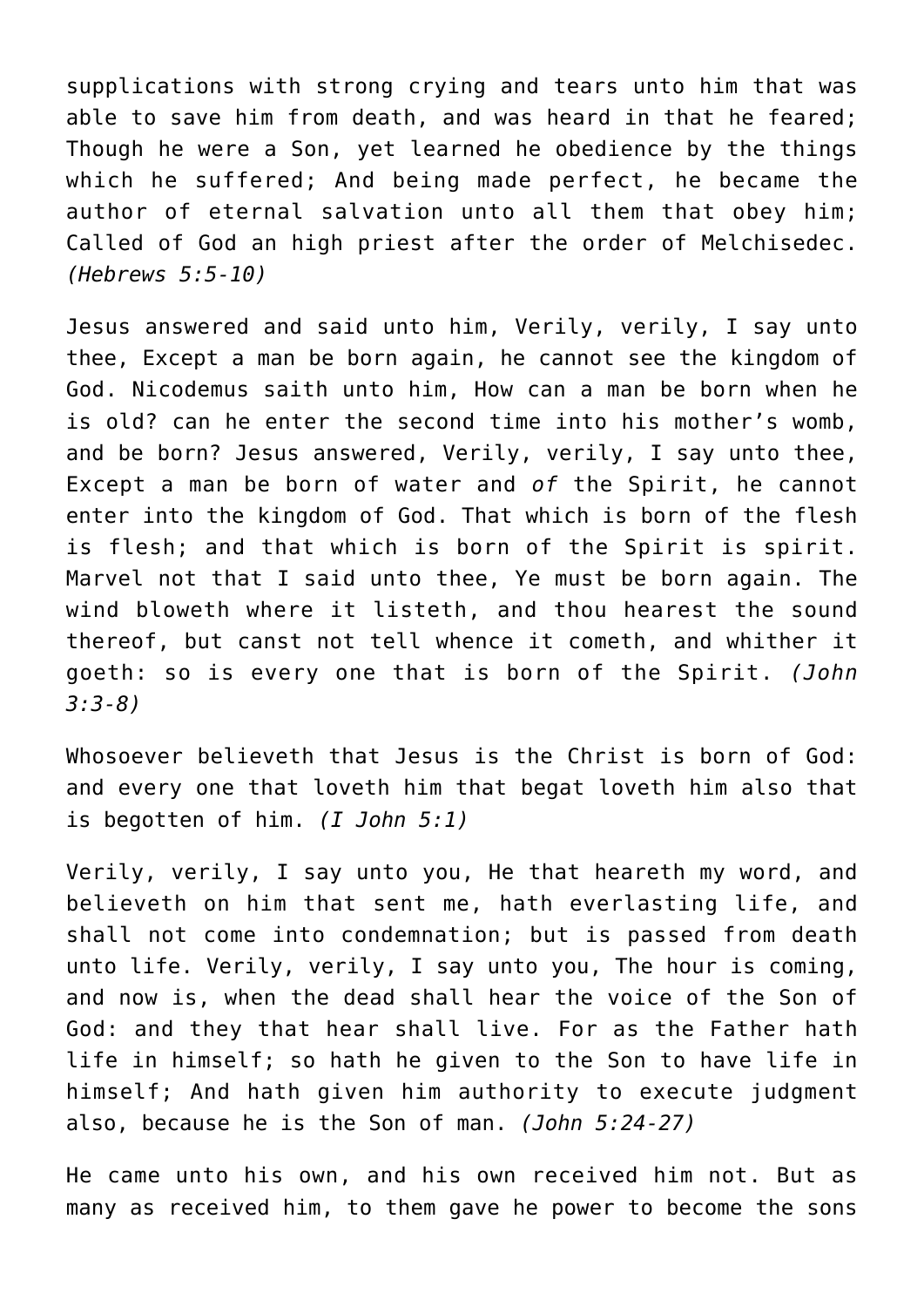of God, *even* to them that believe on his name: Which were born, not of blood, nor of the will of the flesh, nor of the will of man, but of God. *(John 1:11-13)*

But we see Jesus, who was made a little lower than the angels for the suffering of death, crowned with glory and honour; that he by the grace of God should taste death for every man. For it became him, for whom *are* all things, and by whom *are* all things, in bringing many sons unto glory, to make the captain of their salvation perfect through sufferings. For both he that sanctifieth and they who are sanctified *are* all of one: for which cause he is not ashamed to call them brethren, Saying, I will declare thy name unto my brethren, in the midst of the church will I sing praise unto thee. And again, I will put my trust in him. And again, Behold I and the children which God hath given me. Forasmuch then as the children are partakers of flesh and blood, he also himself likewise took part of the same; that through death he might destroy him that had the power of death, that is, the devil; And deliver them who through fear of death were all their lifetime subject to bondage. *(Hebrews 2:9-15)*

Behold, what manner of love the Father hath bestowed upon us, that we should be called the sons of God: therefore the world knoweth us not, because it knew him not. Beloved, now are we the sons of God, and it doth not yet appear what we shall be: but we know that, when he shall appear, we shall be like him; for we shall see him as he is. *(I John 3:1-2)*

Know ye not, that so many of us as were baptized into Jesus Christ were baptized into his death? Therefore we are buried with him by baptism into death: that like as Christ was raised up from the dead by the glory of the Father, even so we also should walk in newness of life. For if we have been planted together in the likeness of his death, we shall be also *in the likeness* of *his* resurrection: Knowing this, that our old man is crucified with *him,* that the body of sin might be destroyed, that henceforth we should not serve sin. For he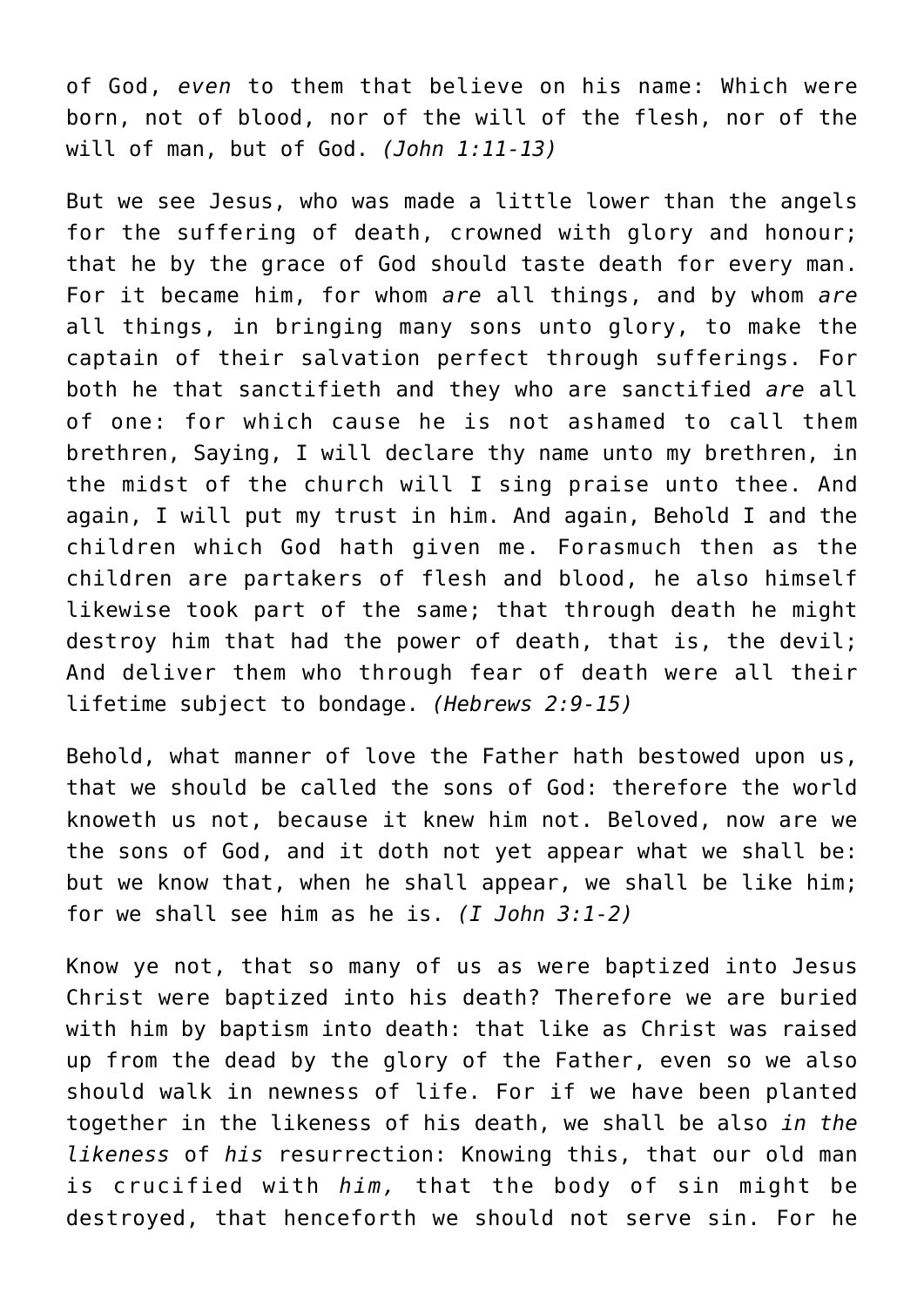that is dead is freed from sin. Now if we be dead with Christ, we believe that we shall also live with him: Knowing that Christ being raised from the dead dieth no more; death hath no more dominion over him. *(Romans 6:3-9)*

And you hath he quickened, who were dead in trespasses and sins;. . . *(Ephesians 2:1)*

Therefore if any man *be* in Christ, *he is* a new creature: old things are passed away; behold, all things are become new. *(II Corinthians 5:17)*

For by grace are ye saved through faith; and that not of yourselves: *it is* the gift of God: Not of works, lest any man should boast. For we are his workmanship, created in Christ Jesus unto good works, which God hath before ordained that we should walk in them. *(Ephesians 2:8-10)*

Jesus answered and said unto her, If thou knewest the gift of God, and who it is that saith to thee, Give me to drink; thou wouldest have asked of him, and he would have given thee living water. The woman saith unto him, Sir, thou hast nothing to draw with, and the well is deep: from whence then hast thou that living water? Art thou greater than our father Jacob, which gave us the well, and drank thereof himself, and his children, and his cattle? Jesus answered and said unto her, Whosoever drinketh of this water shall thirst again: But whosoever drinketh of the water that I shall give him shall never thirst; but the water that I shall give him shall be in him a well of water springing up into everlasting life. *(John 4:10-14)*

I am crucified with Christ: nevertheless I live; yet not I, but Christ liveth in me: and the life which I now live in the flesh I live by the faith of the Son of God, who loved me, and gave himself for me. *(Galatians 2:20)*

*There is* therefore now no condemnation to them which are in Christ Jesus, who walk not after the flesh, but after the